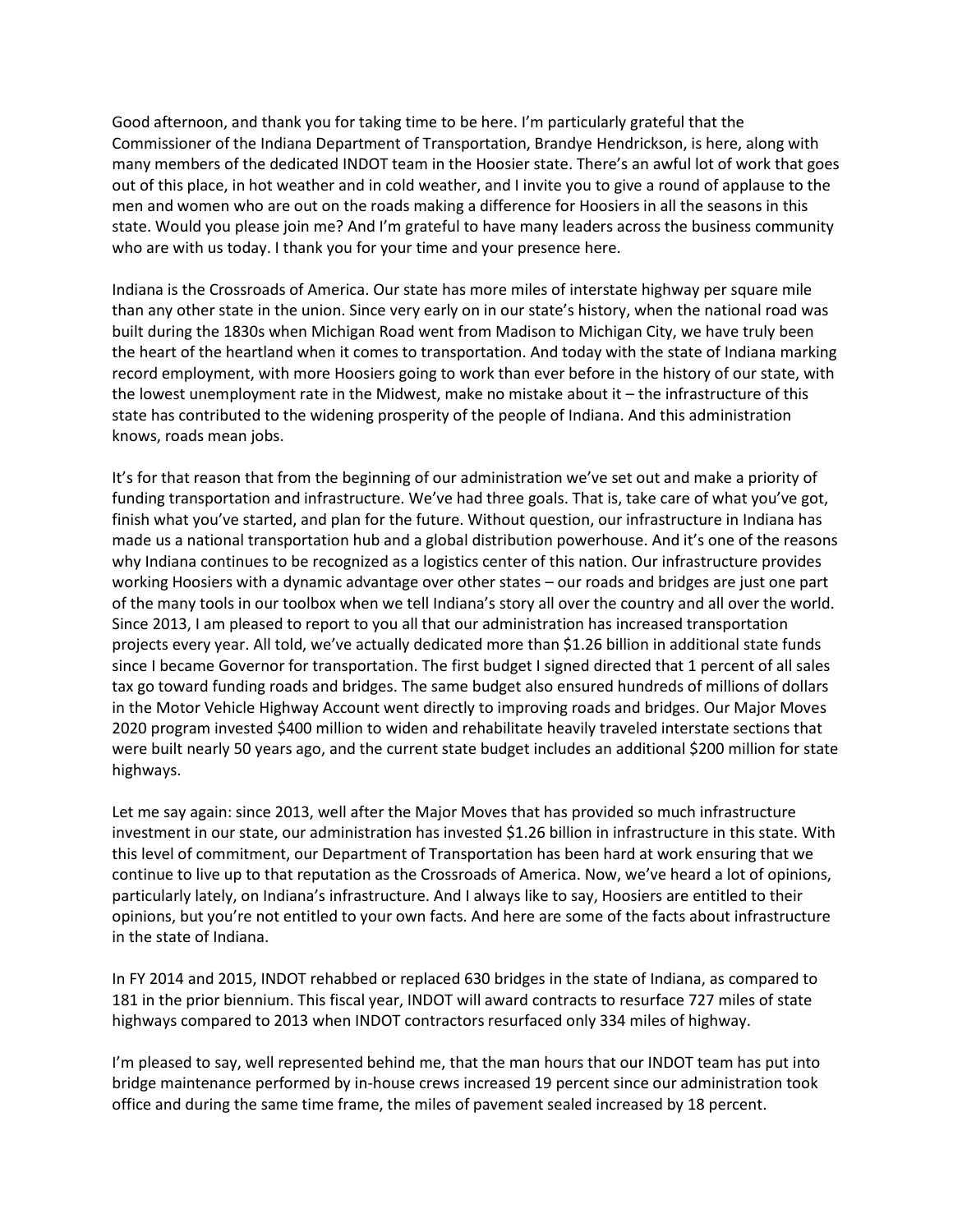So what does that mean for everyday Hoosiers and business who rely on our highways?

Simply put, it means that Indiana is committed to ensuring that we have the infrastructure for our families and our communities and our state to prosper. Thanks to Hoosier taxpayers, thanks to hardworking servants here at the Indiana Department of Transportation, thanks to a dedicated community of contractors and engineers - Indiana's infrastructure is improving every day.

Over the past three years, state bridges rated as fair or better increased from 93 percent to over 95 percent. State maintained pavement has improved from 89.3 percent in fair or better condition to 90.3 percent.

As major projects like I-69, the Ohio River Bridges project and the finishing up of U.S. 31 were made possible through Major Moves, we've been continuing to invest in taking care of what we've got, finishing what we start, and remaining the Crossroads of America.

Now, I would say to each one of you, that despite all of these historic investments that we've made over much of the last decade in infrastructure, there is more work to do to preserve and improve our state's roads. And that's what brings me to our announcement today.

Today I'm very pleased to announce what we will call the  $21^{st}$  Century Crossroads plan. It will provide \$1 billion in additional road and bridge preservation resources over the next four years without raising taxes. Adding \$1 billion in road preservation will make a substantial improvement to our roads and bridges. And let me say it again; we will make this investment without raising taxes on working families across the state of Indiana.

So I'm proposing five components of this \$1 billion,  $21<sup>st</sup>$  Century Crossroads plan.

First, to start, at the end of FY 16, it's our expectation that because of the robust growth in Indiana's economy, our reserves will be north of \$2 billion, or some 13%. And the following year's general revenue appropriations will be near that.

I'm proposing that any amount of FY 16 reserves above 11.5 percent be transferred from general fund reserves to go to road and bridge repair. Based on current forecasts, that will free up about \$241 million that will go directly to infrastructure. Let me say that we closed this last FY with more than 14 percent in reserves because of the expansion of Indiana's economy. Now, I always want to make sure we have a strong balance sheet against economic downturn. But, I'm confident that with 11.5 percent in reserves, we'll be able to maintain Indiana's strong fiscal position and still be able to put a priority on the infrastructure this state needs.

Secondly, I'm requesting an additional \$151 million in general fund appropriations from the General Assembly for each of the FY of 2018, 2019, and 2020. These appropriations are specifically for INDOT to make road and bridge repairs across the state.

The third element of this proposal is to use \$50 million of earned interest from the Next Generation Trust Fund for infrastructure maintenance. Current market conditions suggest \$50 million of interest is achievable just three years after our next scheduled distribution from the fund in March.